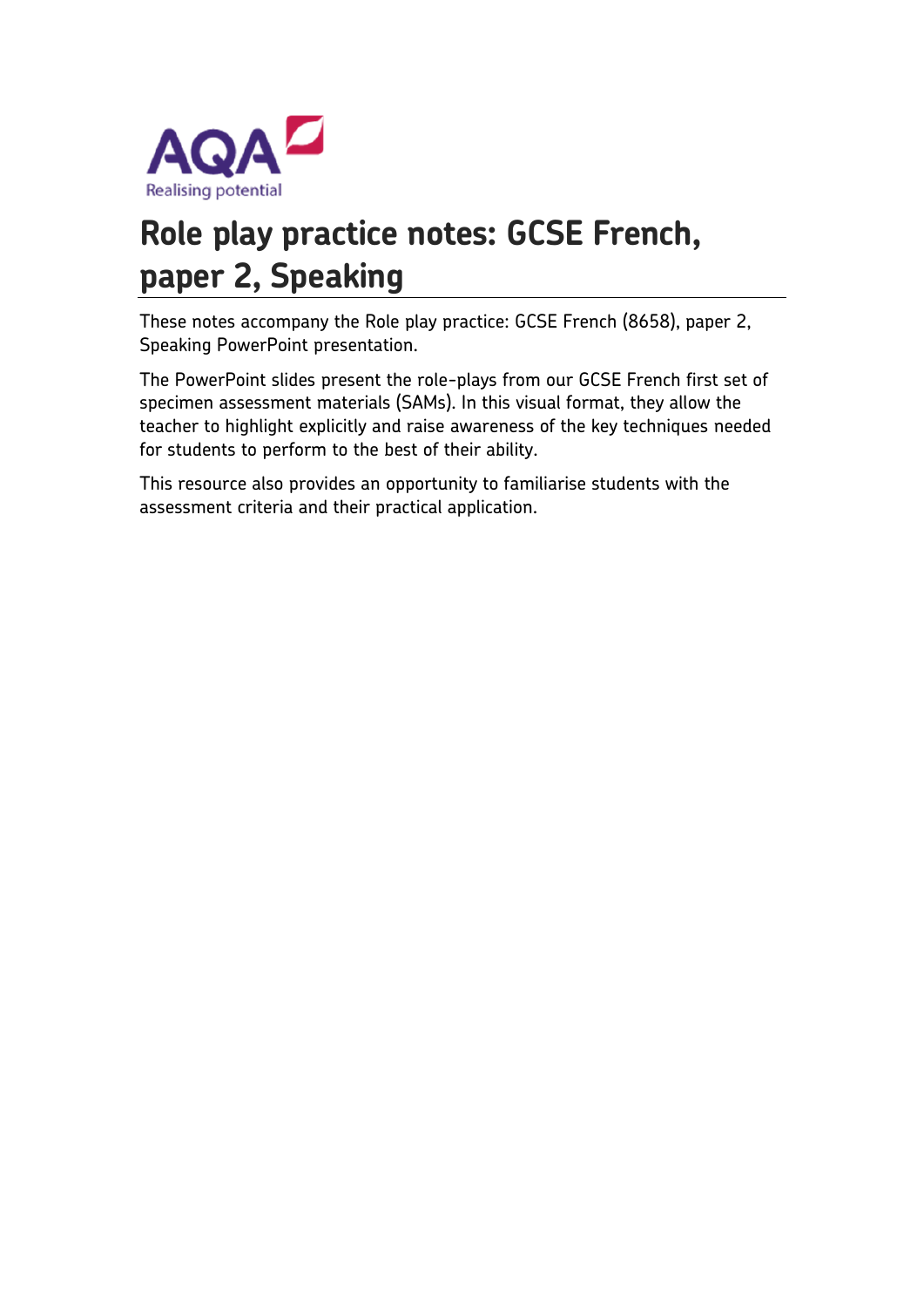## About the slides

For each role-play, there are three embedded animation commands. On the first click, the scene-setting statement appears at the top of the slide. On the second click, all five candidate task bullet-points appear simultaneously. On each of the following five clicks, a model answer appears. (Remember to select the 'Slide Show' icon in order to activate the animations).

The responses to two unexpected questions (!) at Higher both fly in together. However, when conducting the role-play, it is recommended best practice for the teacher to elicit each answer separately and not to ask both questions together.

### Additional resources

When using these slides, the teacher will also need a copy of the Teacher's Role which can be found in the Teacher's Booklet in the SAMs. Students should be given a paper copy of the assessment criteria for role-plays, which can also be shown on the second PowerPoint slide.

### Suggestions for using this resource in the classroom

Here is a suggested route for exploiting each role-play slide.

- 1. Show the scene-setting statement and discuss the context of the roleplay. Draw particular attention to the form of address to be used *(tu* or *vous).*
- 2. Show the candidate bullet-point tasks. Work through and decode the message that each bullet point is aiming to elicit from the candidate. Draw particular attention to the use of pronouns *(tu/ton/ta/tes),*  (*ils/elles/Ieur(s)*) and how these need to be converted into *Je/mon/ma/mes*  in the utterances made by the candidate.
- 3. Students work in pairs discussing and noting down the language needed to accomplish each task.
- 4. Reading from the Teacher's Role, go through the role-play with a couple of volunteer candidates. During this time, ask the rest of the class to listen and award Communication marks 0/1/2 for each utterance. Allow enough time between utterances for them to do this.
- 5. Show each model answer on the PowerPoint slide. Highlight how each one uses very straightforward language and is not developed beyond what is needed to communicate the required message. (The ! bullet-point may be fully accomplished without the use of a verb in some instances.)
- 6. Compare student performances with model answers and agree on the mark awarded for each utterance and why. Give each student a final Communication mark out of 10.